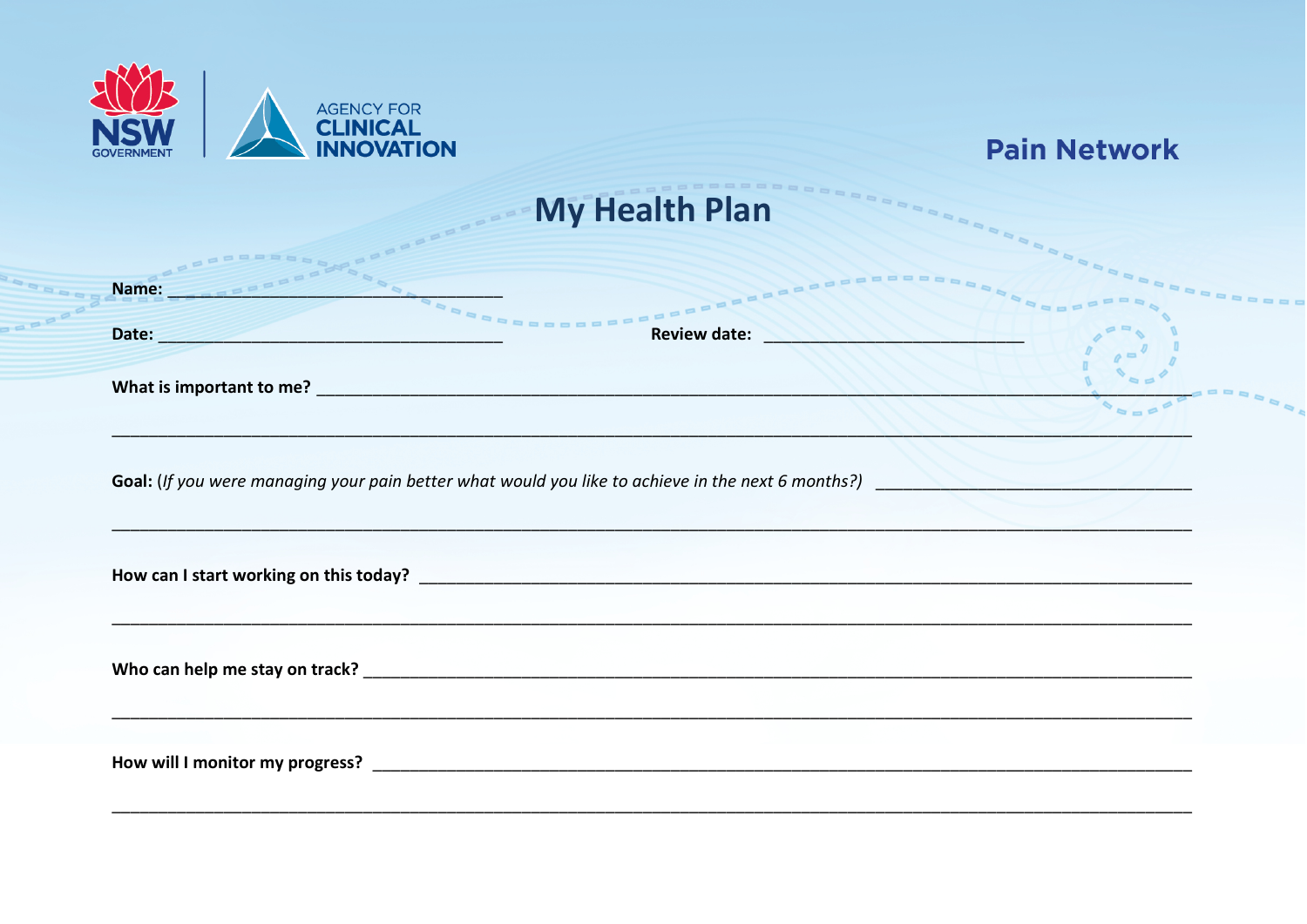

## **Pain Network**

|                                          | What are my issues?                      | What will I do?                                                    |  |
|------------------------------------------|------------------------------------------|--------------------------------------------------------------------|--|
| <b>Physical Activity</b>                 | E.g. Too much time sitting<br><b>PPP</b> | E.g. Start a daily walk while keeping comfortable<br><b>BRAARA</b> |  |
| <b>Lifestyle and</b><br><b>Nutrition</b> | E.g. Low fruit and vegies                | E.g. Eat 2 fruit & 5 vegie serves/day                              |  |
| <b>Medications</b>                       | E.g. Side effects of medication          | E.g. Read information on my medication                             |  |
| <b>Thoughts and</b><br>feelings          | E.g. Feeling stressed and worried        | E.g. Read information on depression and anxiety                    |  |
| <b>Sleep</b>                             | E.g. Poor sleep patterns                 | E.g. Start relaxation exercises at home                            |  |